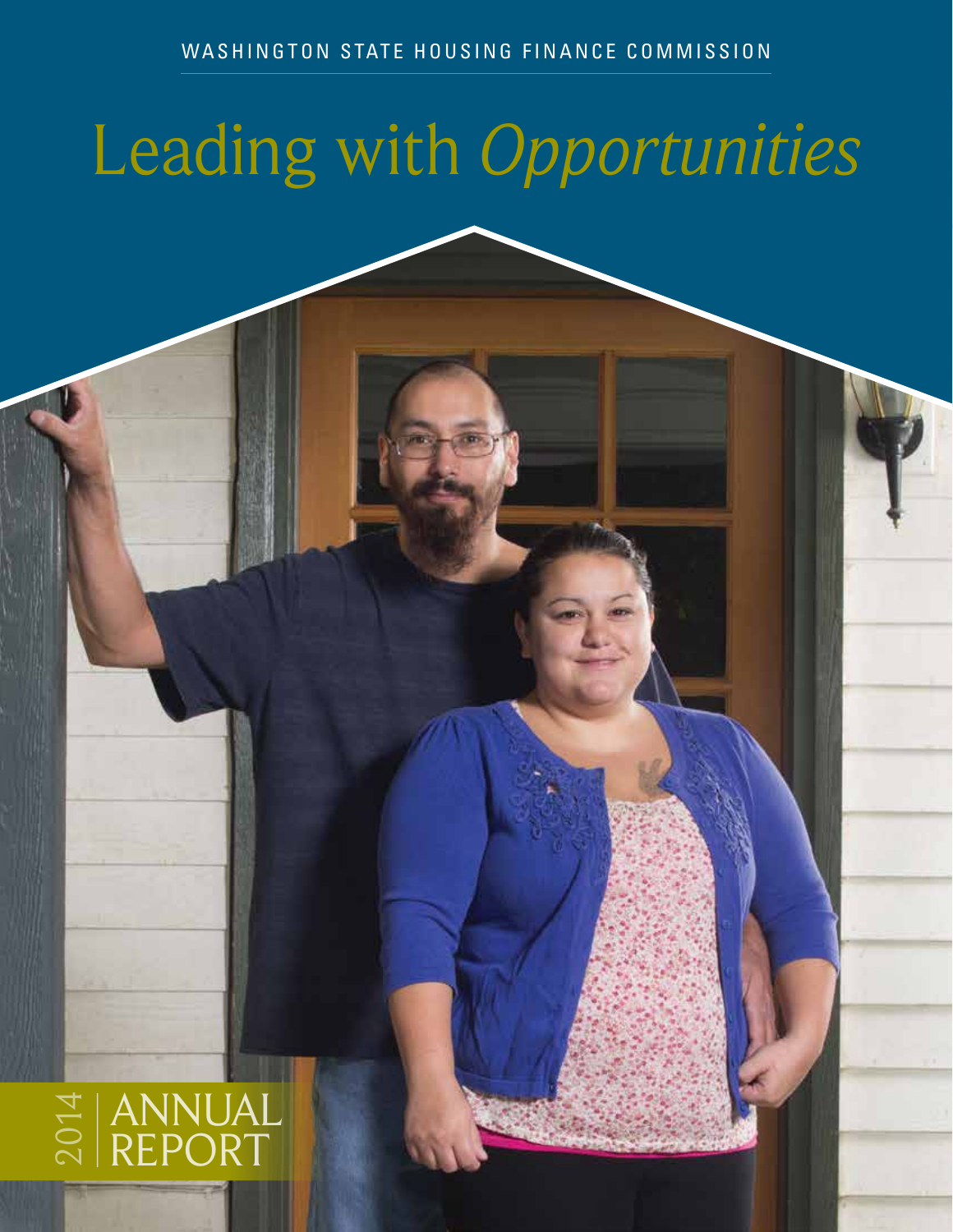



Just 22 and 23 years old, the **Washington**. *Olsens are recent UW Tacoma graduates and newlyweds, and now own their own home.* 

### Commission Celebrates 50,000<sup>th</sup> Homebuyers



Like many young couples, Jeremy and Melissa Olsen dreamed of owning their own home someday. The Olsens were able to make this dream a reality,

sooner than they expected, after applying for and receiving assistance from the Commission.

The Olsens represent a huge milestone: 50,000 homebuyers served across the state. In August 2014, the Commission hosted a housewarming party to celebrate at the couple's home in Federal Way.

Because the Olsens' household income was under \$97,000 and they were qualified borrowers with a good credit score, they were eligible for help with the downpayment—a large obstacle for many would-be homebuyers.

"It was critical for us to get help with the downpayment," said Jeremy Olsen. "The 0 percent loan over 30 years let us save our cash for emergencies or any work we have to do on the house."

Downpayment assistance is a key component of the Commission's home-loan programs, which are provided through trained lenders throughout the state of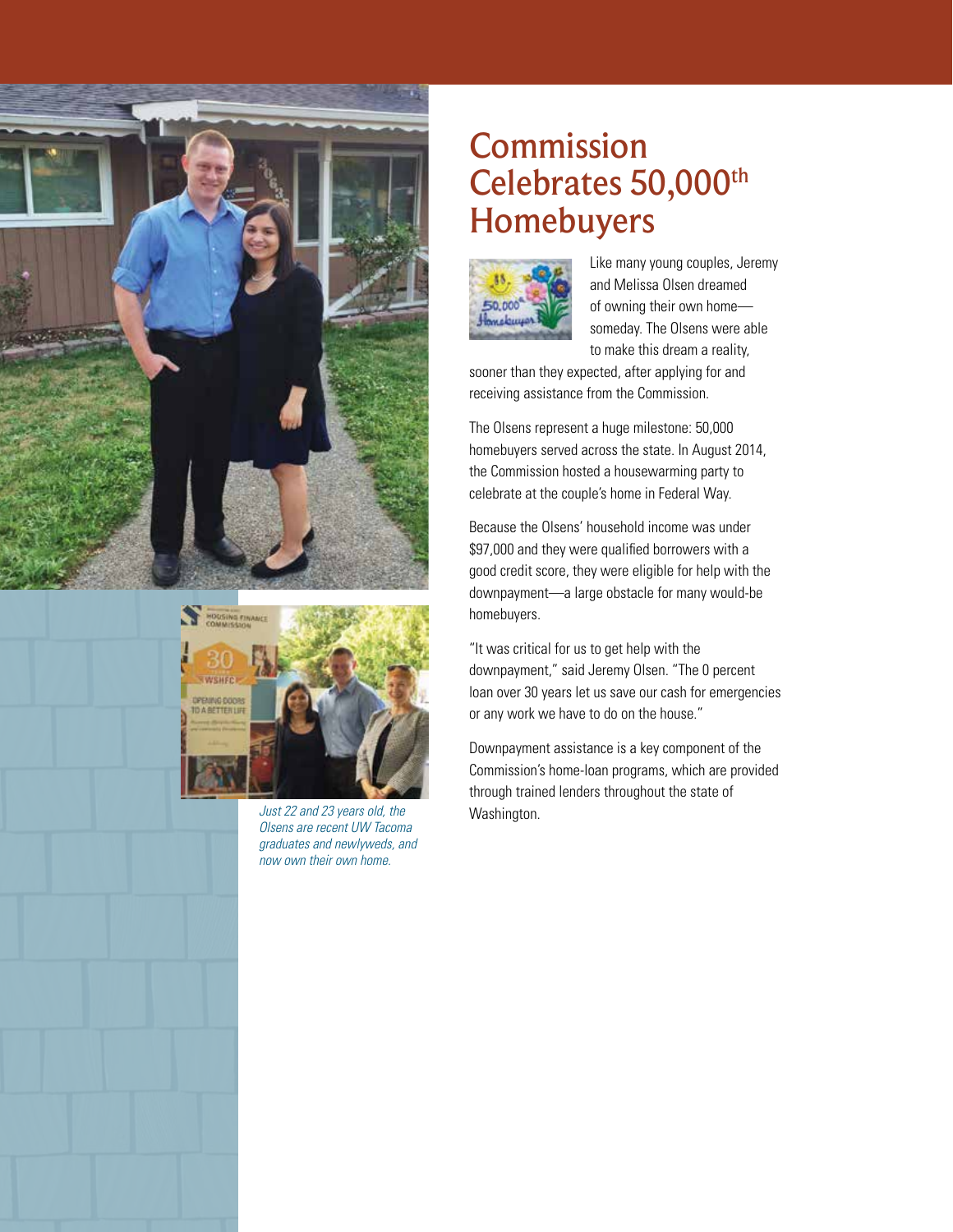

### Leading With Opportunities

It's been an exciting year for the Washington State Housing Finance Commission. We continued to experience more demand for our programs than any year in recent memory.

With housing needs as diverse as our landscape, we funded significant multifamily projects across the state, in communities such as Kennewick, Omak, Vancouver, and Marysville. Our innovative work and partnerships also went beyond housing, from energy-efficient upgrades at Bainbridge's Town & Country Market, to a Health Professions Education Center at Whatcom Community College, to a new state-of-theart YMCA in Sumner.

Meanwhile, our Home Advantage program created more opportunities for homebuyers than we ever imagined when we launched it two years ago.

Again, we're serving diverse communities, from larger cities like Seattle and Spokane, where home prices have spiked, to tiny towns like Waterville, where homeownership can be challenging for lower-wage workers and families.

It's truly an honor to represent my fellow commissioners and the staff of the Washington State Housing Finance Commission and to thank you for helping us lead with opportunities.

The impact of our work is perhaps best summed up by Ruben Lucero (be sure to read his story on page 3): *"I'm so glad programs exist to help families like ours achieve the American dream!"*

Jaun

**Karen Miller, Chair** Washington State Housing Finance Commission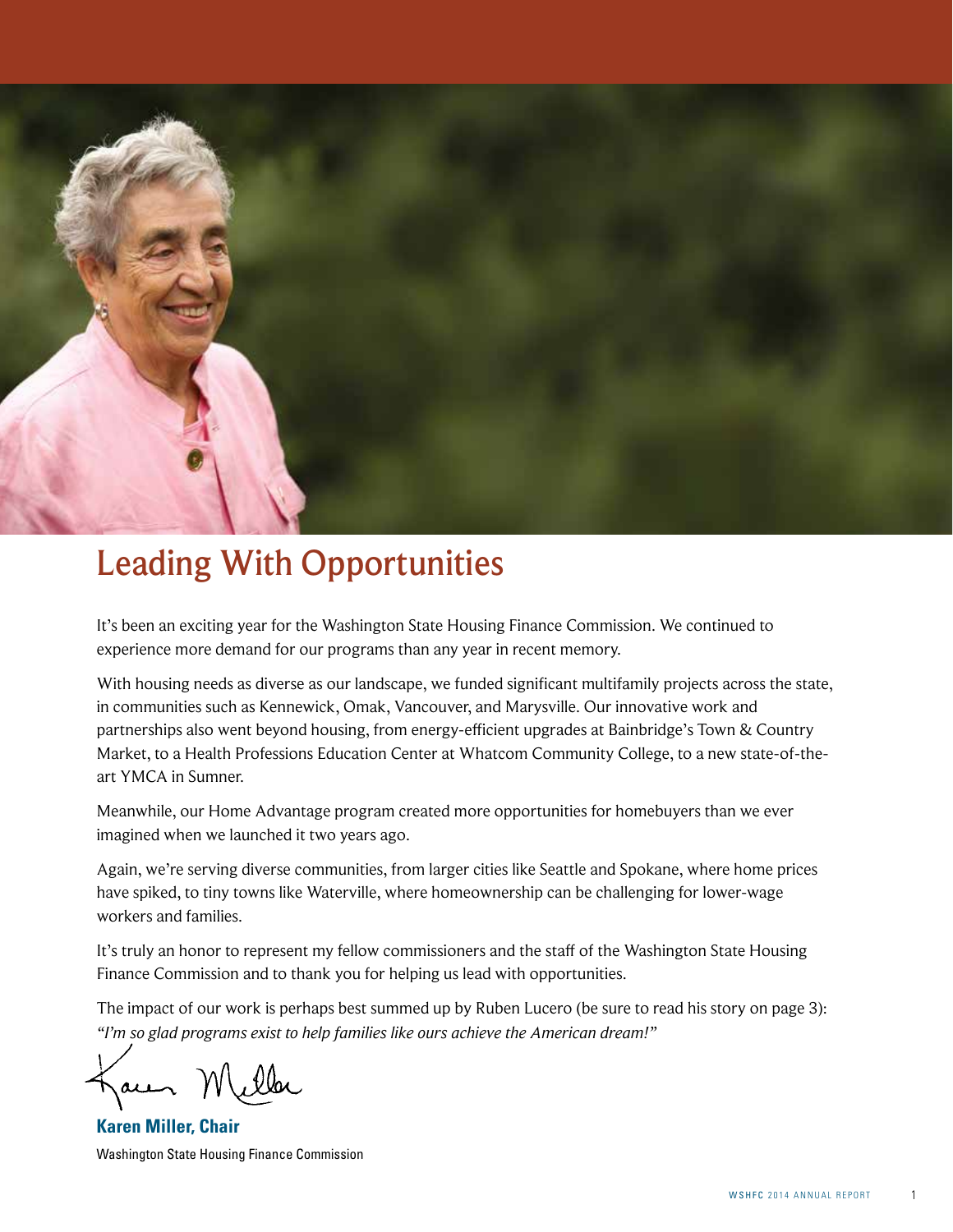

*Doug Morger, loan officer, Eagle Home Mortgage, Wenatchee, WA*

### A Mortgage Broker's **Perspective**

When Ruben Lucero purchased his home in Waterville recently, he worked with Doug Morger, a loan officer with Eagle Home Mortgage in Wenatchee. Doug is a lending professional in the state of Washington who teaches the Commission's Homebuyer Education Class.

### *" I've seen lots of young people " benefit from this program.*

"Home Advantage is a great program," Doug states. "And I'm not just referring to downpayment assistance."

Doug is a passionate advocate for the homebuyer education class. "I recommend it all the time," he adds.

While Home Advantage is one of several options Doug offers to potential home buyers, he's seen firsthand the big impact it makes on his rural community.

"Our real estate is still pretty expensive here, but our wages are lower than many metropolitan areas. I've seen lots of young people benefit from this program families who have jobs and want to make this region home, but don't have \$8,000 to \$10,000 laying around for a down payment."



*The Lucero family in front of their new home in Waterville.*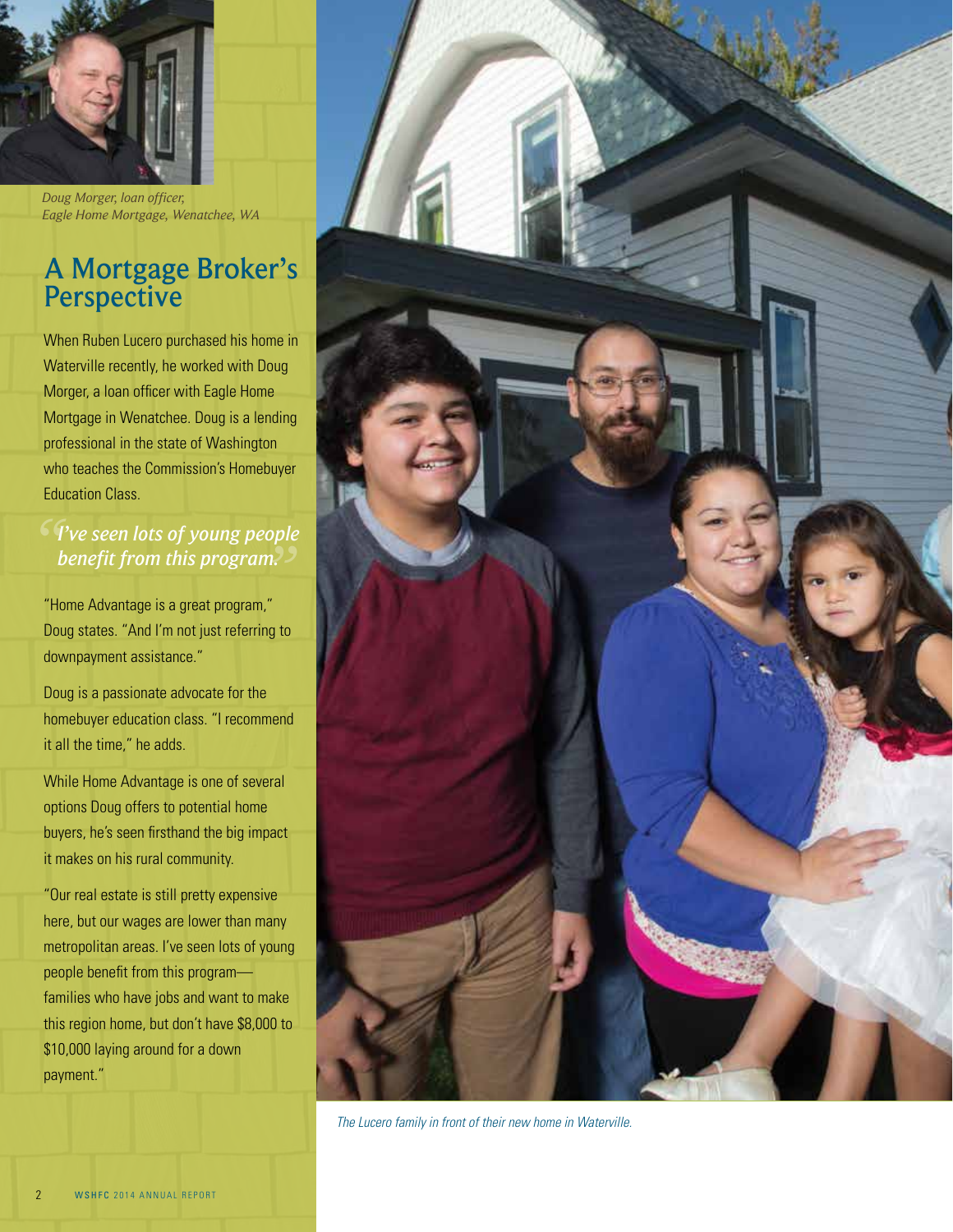### A Move-Up House Allows Family to Grow

A palette of paint colors. Landscaped areas filled with flowers. And a special wall inside—where each year, Ruben Lucero carefully and ceremoniously marks the height of each of his four children.

Like more than 50,000 Washingtonians, the Luceros benefitted from the Washington State Housing Finance Commission's home-loan program.

The Commission had helped Ruben and his wife become first-time homebuyers, when they were apartment dwellers with two children. But ten years and two more children later, that first house was bursting at the seams.

### **Time to Move Up**

It was time to move up—and because we're no longer restricted to first-time homebuyers, the Commission could help.

In 2014, using our Home Advantage program, the Luceros bought a new home in Waterville, a small town about 30 minutes from Wenatchee. With air conditioning and internet service, along with a comfortable basement, the move-up house allows plenty of room for the family to grow.

### **A Family Affair**

When asked how homeownership has changed his life, Ruben is quick to point out, "It's liberating! It's our home to do with what we want. My wife plants flowers, the kids have pets, and we paint the rooms whatever color we want."

He credits the Commission's Homebuyer Education Class with preparing him well for first-time homeownership, back in 2004.

"I had no idea how to buy a house," Ruben recalls. "The class was very useful. You get a much better idea of what you're getting into—and what you can afford."

And homeownership is now an extended family affair. In 2013, his brother purchased a home in East Wenatchee, also using the Home Advantage program.

"My brother loves it—and I'm happy, too. We're all close to one another, and it's good to have him nearby and in his own home," Ruben adds.

### **Living the Dream**

Now an experienced homeowner with two buying experiences under his belt, Ruben, an industrial mechanic, is a strong advocate for ownership.

"I'd never go back to renting," he adds. "We're so happy in our home, and I'm glad programs exist to help families like us achieve the American dream!"

*We're so happy in our home, and I'm glad programs exist to help families like us achieve the American dream! "* **P** PRUBEN LUCERO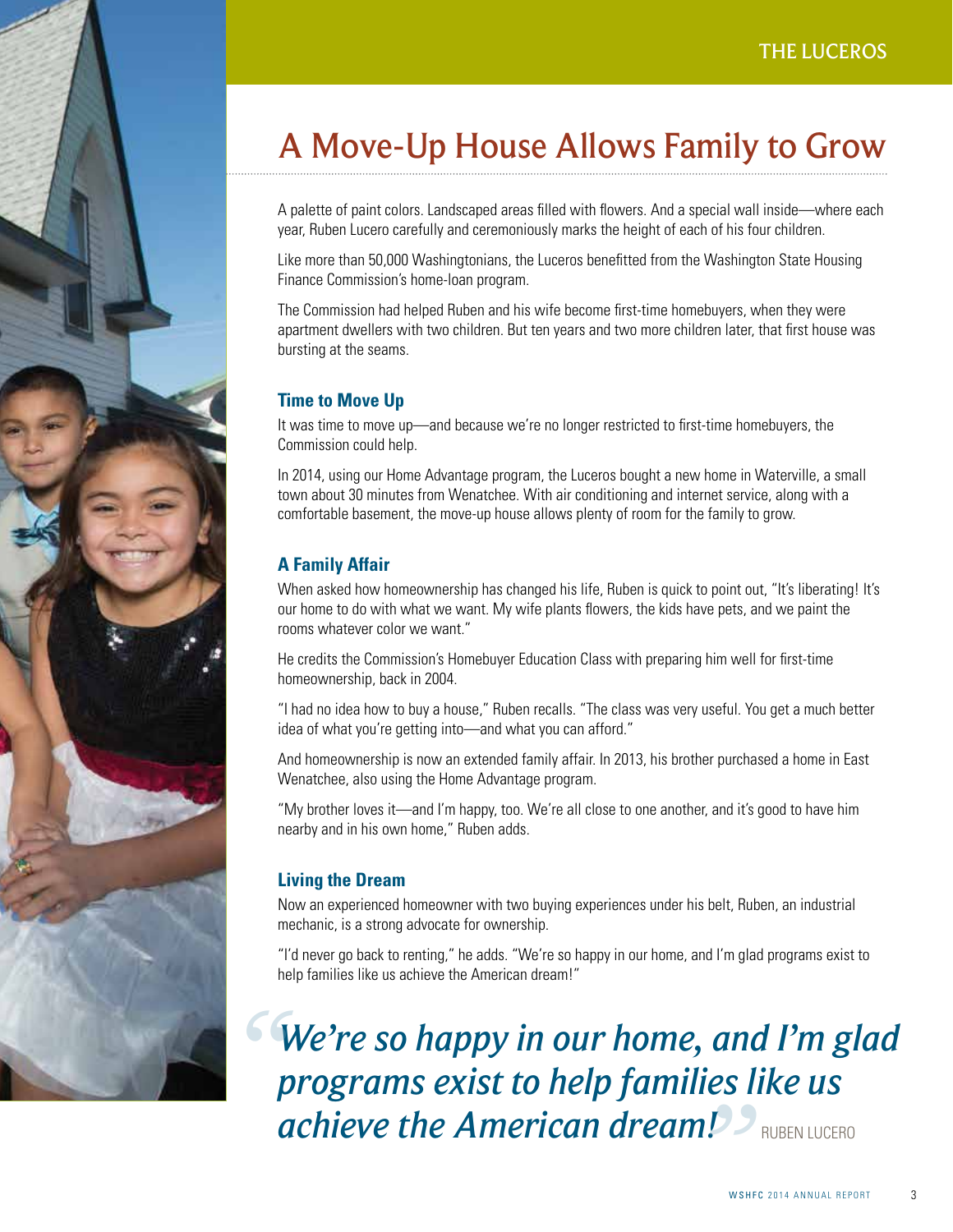### Through the Roof

Our Home Advantage program continued to smash records throughout 2014. Not only did we serve 34 percent more households than in 2013, we sometimes did as much business in one day as we had in a week under our old House Key bond-financed program.

That's partly because it's far more popular with lenders, but it also matches market needs. As the economy improves and home values go up, the affordability gap for low- and moderate-income households is widening again. The Commission's programs are more important than ever to help fill that gap.

*In 2014, we sometimes did as much business in one day as we used to in a week.*

While first-time homebuyers still make up most of our customers, we're seeing more and more who are already homeowners—or who owned and lost a home in the downturn—and are ready to purchase again. Our ability to finance these borrowers—the Luceros on page 3, for example—is helping both the economy and Washington households move forward.

### **Mortgage Credit Certificates (MCC)**

The use of MCCs is on the rise, making homebuying more affordable by decreasing tax liability. Because we no longer issue bonds to support our main home-loan program, we're free to issue more MCCs against our bond cap. What's more, MCCs can now be combined with our home mortgages and downpayment assistance—making our program even more effective for working families.

### **New Tacoma Downpayment Partnership**

The City of Tacoma's Community Redevelopment Authority had been offering downpayment assistance to homebuyers for over 20 years. This program helped stabilize Tacoma's housing market, one of the hardest hit by the foreclosure crisis.

In 2014, facing budget and staffing restraints, the city sought the Commission's partnership. By combining the city's funding with our own for downpayment assistance, and leveraging both with our home mortgage loans and servicing, together we now serve even more Tacoma residents.



#### **HOME LOANS**

- S448 million
- 2,552 households served *(2,451 Home Advantage and 101 House Key loans)*
- $+34%$  from 2013

### **DOWNPAYMENT AND CLOSING-COST LOANS**

- $$19$  million
- 2,509 homebuyers served
- $+37%$  from 2013

#### **MORTGAGE CREDIT CERTIFICATES**

- S323 million
- $\blacksquare$  1.582 home loans
- $+58%$  from 2013

#### **HOMEBUYER EDUCATION**

- 7,821 potential homebuyers attended a seminar, including 658 online (a new option in 2014)
- **1.095 seminars held statewide**
- **584** instructors trained

*" residents, and the Commission. "This partnership is opening doors for potential homebuyers across Tacoma. It's a great opportunity for the city, its* 

*CAREY JENKINS—Housing Division Manager, City of Tacoma Community and Economic Development Department*

### **Qualifying for Home Advantage is Simple**





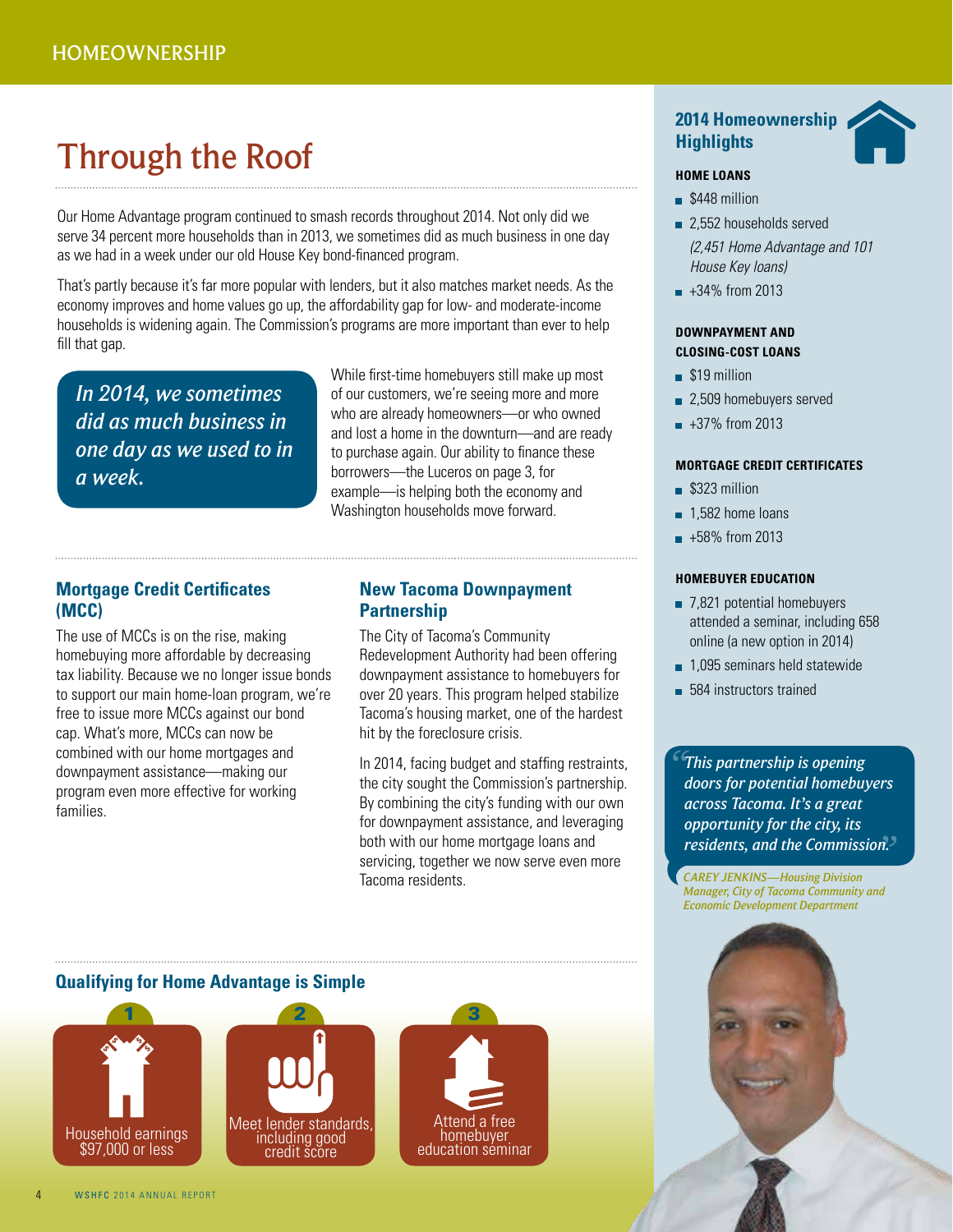### **2014 Multifamily Highlights**

- 36 total projects
- 3,720 units of housing created, including:
	- –1,055 for seniors
	- –308 for disabled households
	- –132 for homeless households
	- –44 for farmworker households
- **S284 million issued in bonds**
- **\$420.5 million allocated in housing** credits

#### **COMBINED BONDS + TAX CREDITS**

- **\$284 million in bonds, \$192 million in** tax credits
- 17 projects statewide
- 2,658 rental housing units created or preserved *(1,355 for seniors)*

#### **HOUSING CREDITS—2014 COMPETITION**

- 17 projects in 9 counties statewide
- **\$158 million in tax credits**
- 939 units created or preserved *(125 for seniors)*

### **HOUSING CREDITS ALLOCATED TO NON-COMMISSION BOND PROJECTS**

**\$50 million, 58 units** 

### **NONPROFIT HOUSING**

**\$207 million in bonds issued to create** 123 units and refinance more than 1,000 existing units

## Fueling Diverse Needs

### **New Criteria Balance Resources**

Washington is just as diverse as its landscape, and housing needs vary greatly from urban to rural. In 2014, we overhauled our criteria for the annual 9 percent housing-credit competition to better respond to this diversity. We created three "geographic pools" so that projects could compete in their own regions: King County, Metro, and Non-Metro. The result is greater fairness and better distribution of credits throughout the state.

### **Bonds Attract Private Developers**

Our combined bond and tax-credit program came roaring back this year, with a 42 percent increase in bonds issued. Particularly attractive to private developers as an incentive to build affordable apartments, this program is also increasing in use among nonprofits—taking pressure off the 9 percent program, which serves those most in need.

### **Partnerships Empower Manufactured-Home Communities**



Whidbey Island's Thundering Pines is now the second community in Washington to become self-owned, thanks to our innovative partnership with ROC USA and ROC Northwest.

Our peers, the National Council of State Housing Finance Agencies, recognized this \$1.87 million work in 2014 with a special achievement award. And it's picking up speed: Three communities in Moses Lake have since become self-owned cooperatives.

*Sallie and Wayne Killebrew, residents of Thundering Pines, helped set up the new resident-owned cooperative.*

That's great for homeowners, who can build equity, have the security of a mortgage rather than rising rents, and enjoy safe and more pleasant communities.

### **A Few of the Projects Funded in 2014:**

### **FREELAND:** *Sunny View Village* This project adds much-needed affordable apartments at the south end of Whidbey Island in an area designated by HUD as "difficult to develop."

### **MARYSVILLE:** *Vintage at Lakewood*

This new complex by a private developer adds 197 new apartments for seniors.

### **SEATTLE:** *Western Avenue Senior Housing* The last piece in the original 30-year plan for Pike Place Market's revitalization, this new

building adds 40 units of low-income senior housing and a new community access center.

### **OMAK:** *Eagle Nest Homes*

These single-family homes and duplexes are the first significant developments on the Colville Indian Reservation in several decades.

### **VANCOUVER:** *Lincoln Place*

A new building of 30 studio apartments offers "housing first" for chronically homeless adults, as well as supportive services provided by SHARE.

#### **KENNEWICK:** *Volland Street*

A long- planned new development with 31 units of housing and services for very lowincome, formerly homeless, and disabled residents.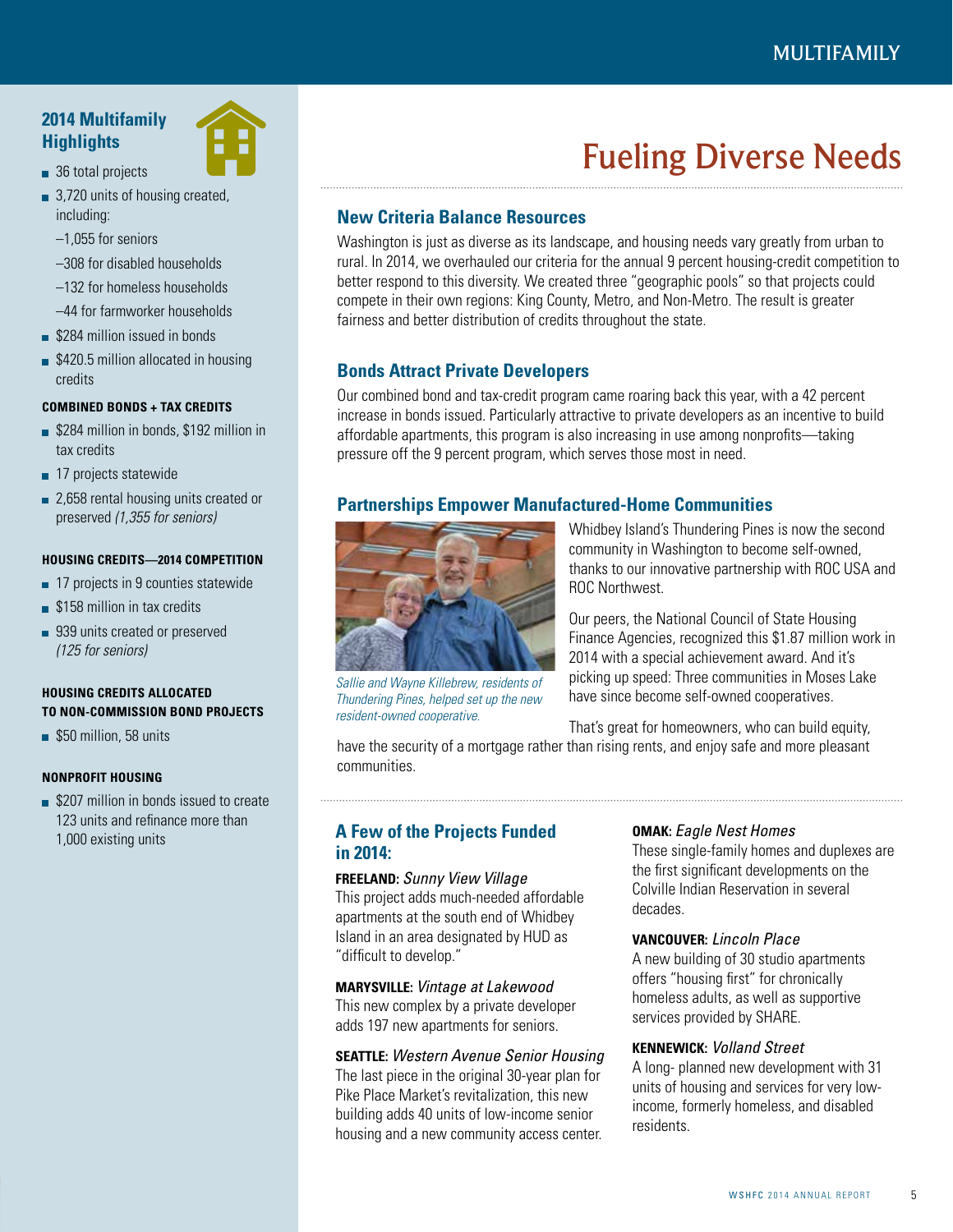

*Affordable, permanent supportive housing*

### Cottage Grove Commons

Chronically homeless adults, like Billy, now have a home thanks to Cottage Grove Commons. The building provides:

- **Affordable, permanent supportive** housing for 66 formerly homeless men and women
- **Apartments furnished with everything** for a resident starting from scratch
- Critical social and supportive services
- Two meals a day

Cottage Grove is one of 10 supportive housing projects by DESC (Downtown Emergency Services Center) to be financed by the Commission throughout Seattle.

# **1,000** people

The Commission partners with DESC to move hundreds of homeless men and women off the streets and into supportive housing, serving over 1,000 of our community's most vulnerable individuals—particularly those disabled by serious mental and/or addictive illnesses.



*Billy Levins stands proudly in front of his first real home.*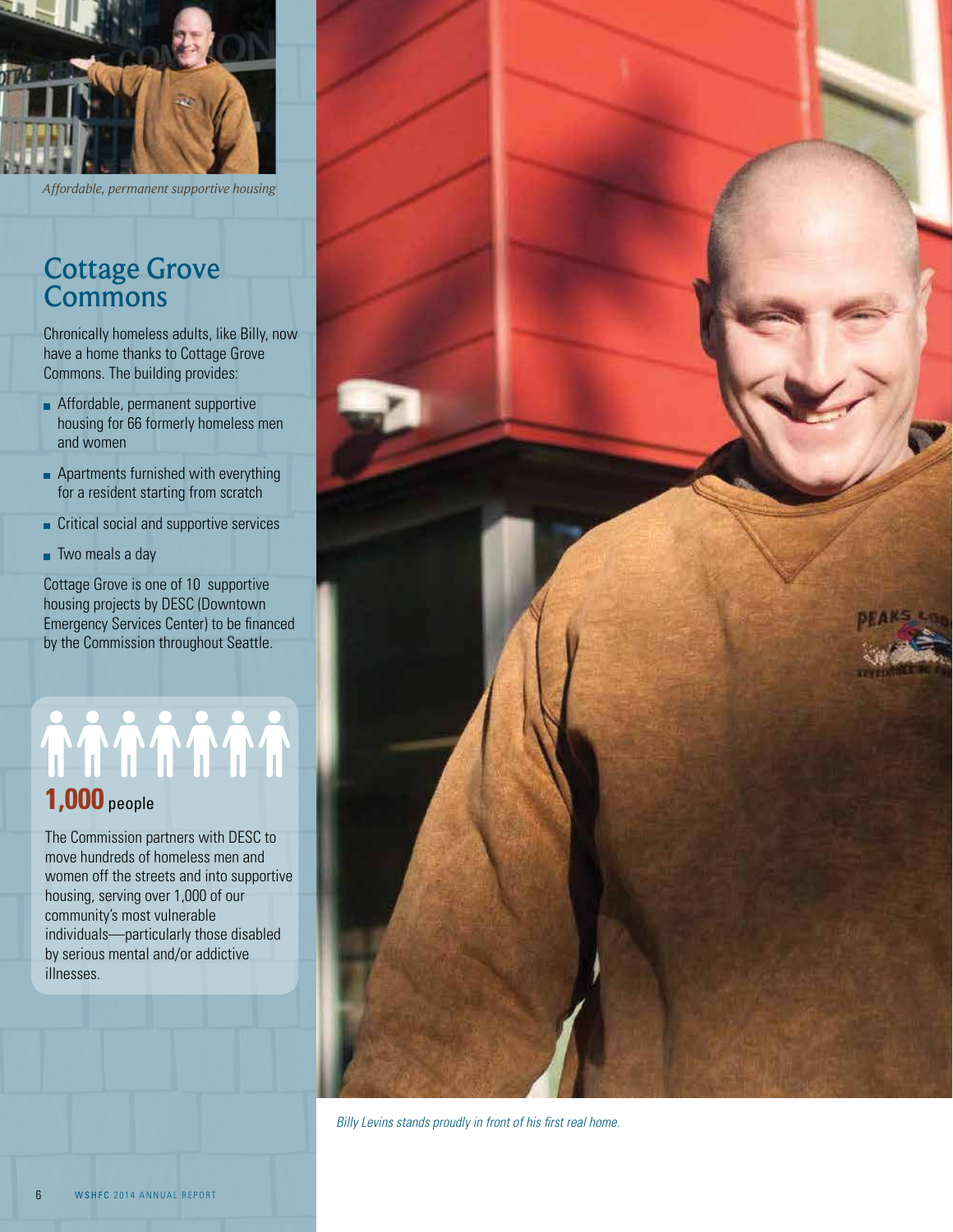### A Place to Call Home

Cottage Grove Commons stands just a few miles from West Seattle's Lincoln Park. But for Billy Levins, the distance could be measured in light years.

### **Cottage Grove**

Billy had called the park "home" for many years. Then, in January 2014, he truly came home—to an apartment of his own at Cottage Grove Commons.

He chose one on the fourth floor, with a view into the branches of the 100-year-old fir tree in the courtyard. "Instead of being under the tree looking up at it from my sleeping bag, I'm looking out my window at it," he says.

A quiet man of 48 with bright blue eyes, a Boston accent and a ready smile, Billy explains that the outdoors represented a haven from the neglect and abuse he experienced as a child.

"I learned that if I didn't come home no one cared, so when I was 9 or 10 I started sleeping outside where I could find peace," he says.

But that pattern continued throughout his adult years of homelessness. Billy describes the weariness of dragging his possessions around in bags, having nowhere to go when the shelter was full. "Winter was a time of dread for me most of my life," he adds.

### **An Open Door Community**

"This is the first place I ever went where people said, 'welcome, come on in,' every time I walked in the door," says Billy. "Someone cared that you were coming home."

After being alone for so long and living outdoors, Billy admits having his own apartment was an adjustment. When the weather turned warm and dry, he took his sleeping bag and camped for a night on Bainbridge Island.

It was okay, he says. "But then I realized, I can just get on the boat and go home."

*This is the first place I ever went where people said, 'welcome, come on in,' every time I walked in the door. "* "BILLY LEVINS"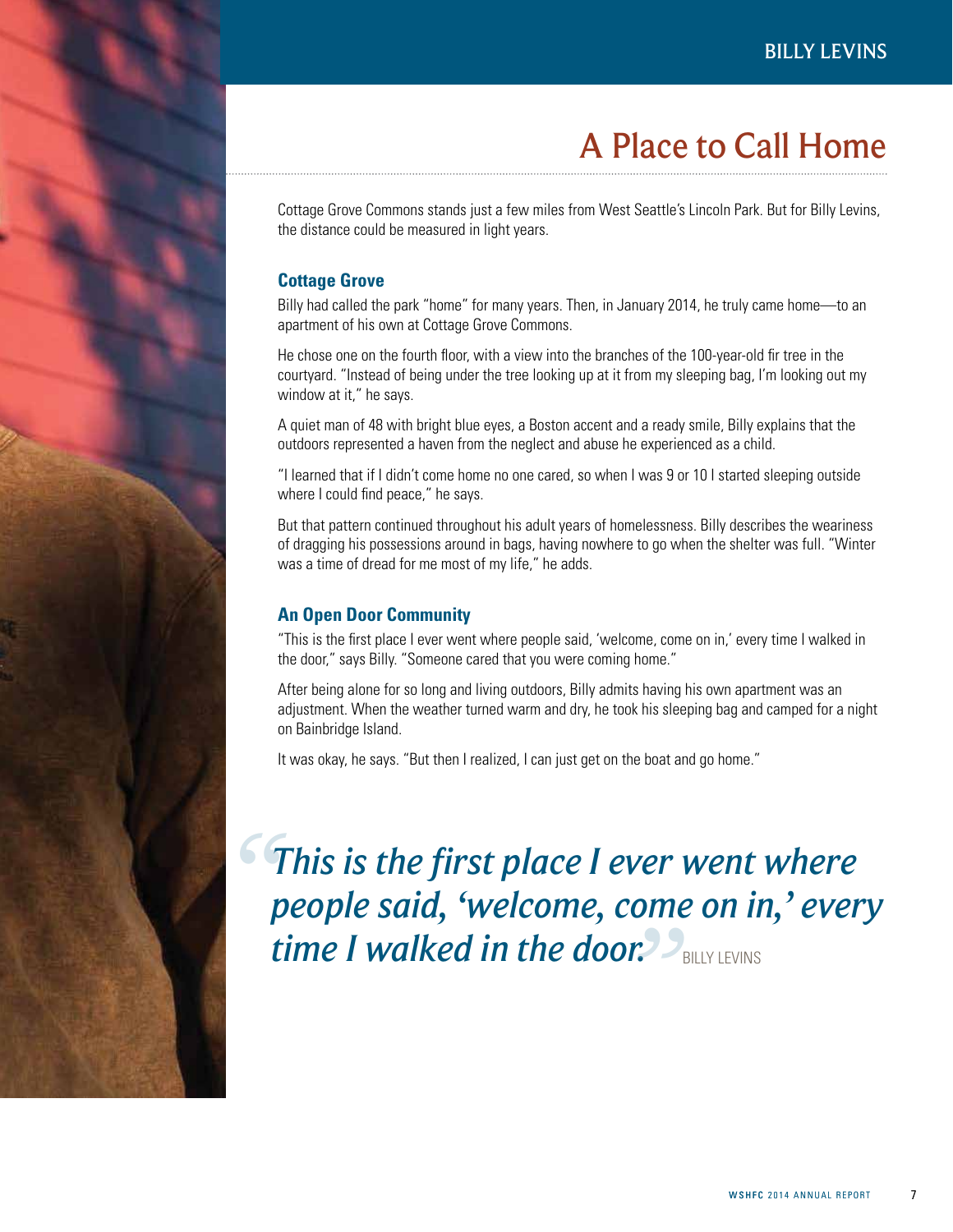### Building Community

While affordable housing is our core mission, we also support people and build communities in other important ways.

Our financing allows nonprofits to build and remodel facilities, beginning farmers to purchase land and equipment, and many kinds of entities to conserve and create sustainable energy.

### **Energy Projects**

The Commission's Sustainable Energy Program continues to offer innovative financing for developers of green homes, energy-efficient upgrades, and clean-energy sources.

### **3** projects | **\$4.05** million financed



*Meat and seafood department staff at Town & Country Market in front of their newly remodeled space. (Photo credit: Will Langemack.)*

### **BAINBRIDGE ISLAND**: *Town & Country Market*

Town & Country Market "greened up" the remodel of its 1950s-era building with energy upgrades that are estimated to reduce energy use by 41 percent when complete. It was also the nation's first private-sector project to use Qualified Energy Conservation Bonds through a Green Community Initiative.

### **The improvements should<br>
pay for themselves in just 7 to 10 years.**<br>**T to 10 years.** *pay for themselves in just*

BILL WEYMER— CEO, Town & Country Markets

### **SEATTLE**: *Beacon Hill*

Two new, highly energy-efficient townhouses within walking distance of the Beacon Hill light rail station.

**KING COUNTY:** *YMCA of Greater Seattle*  Lighting, plumbing, and equipment upgrades at six locations of the YMCA.



*Beacon Hill townhouses*

### **Commission Welcomes New Team**

In 2014 the Commission welcomed two new staff members to the Beyond Housing team.

### **Multifamily Housing & Community Facilities Director**

### *Lisa Vatske*



As managing director of the state's Housing Trust Fund from 2004 to 2011, Lisa brings more than 20 years of experience in

housing and community development to the Commission. In addition to overseeing Multifamily Housing, Lisa also leads the Commission's non-housing programs including:

- **Nonprofit Facilities Program**
- Sustainable Energy Program
- Farmer/Rancher Program

### **Senior Sustainable Energy Lead**

### *Ainsley Close*

Ainsley Close joined the Commission in June 2014 to lead our



Sustainable Energy Program. She recently earned her Masters in Public Administration at the University of Washington Evans School and spent several years with Seattle Mayor Mike McGinn's administration. Ainsley's experienced stakeholder outreach and enthusiasm are a great match for our energy program.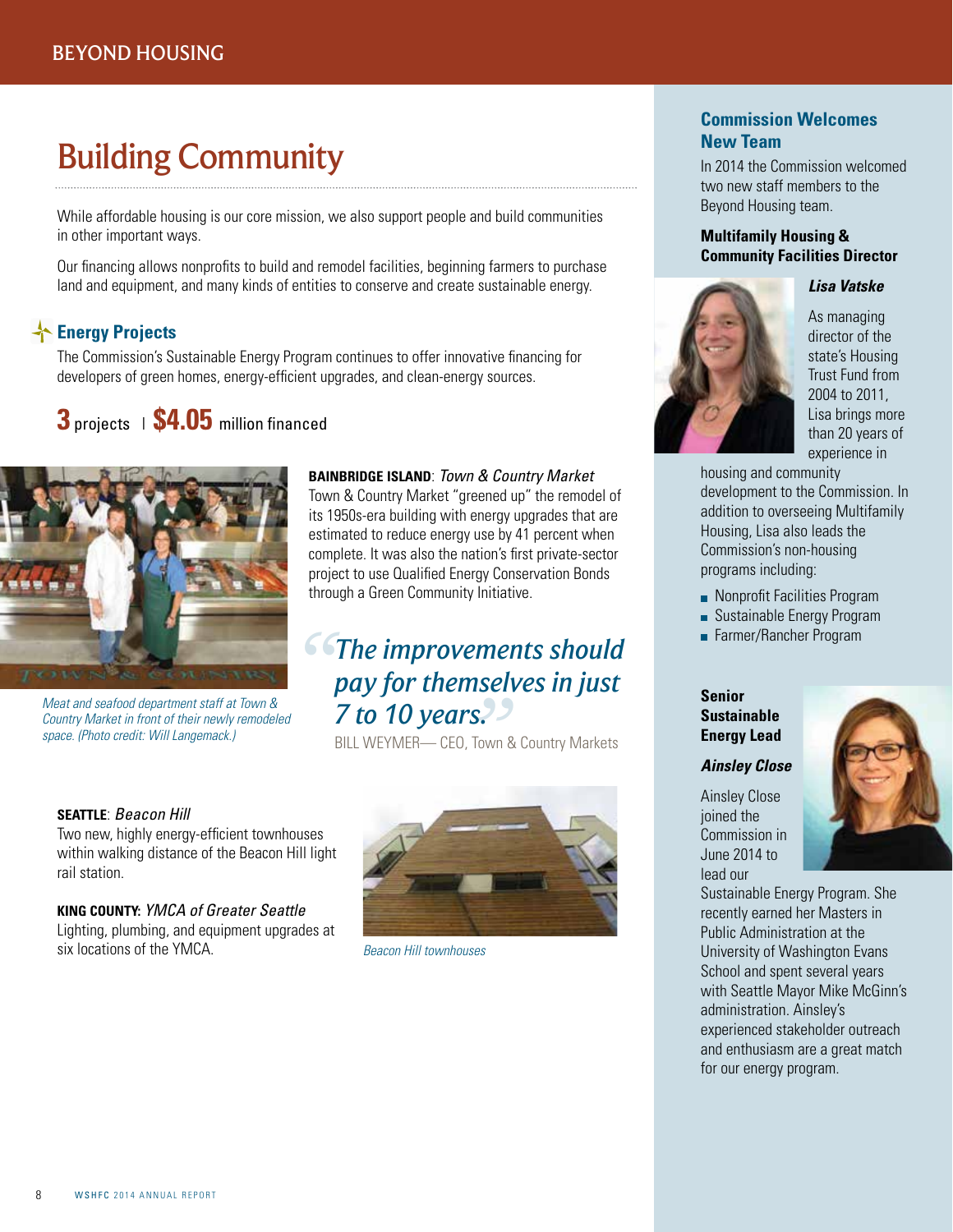### **Nonprofit Facilities Projects**

The Commission's Nonprofit Facilities Program helps nonprofits across Washington state buy, build, renovate, and even refinance their community facilities.

**5** projects | **\$65** million financed

**SEATTLE:** *Westside School*  **\$8.8 million** to build a new permanent campus in West Seattle.

**SEATTLE:** *Asian Counseling & Referral Service* **\$3.5 million** for refinancing.

**SUMNER:** *YMCA of Pierce & Kitsap Counties* **\$44 million** to help build the new Gordon Family YMCA.

**YAKIMA:** *People for People* **\$918,000** for rehabilitated offices and new call center.

**BELLINGHAM:** *Whatcom Community College Foundation* **\$7.8 million** to acquire a new Health Professions Education Center and refund earlier bonds.



*Gordon Family YMCA*



*Westside School*

*" With the Commission's support, Westside School is able*  **School.** PKATE MULLIGAN—Head of School *to fulfill its dream of creating a permanent home for our* 

*BOB ECKLUND—President & CEO, YMCA of Pierce and Our new Gordon Family YMCA in Sumner opens in 2015, thanks in part to the Commission's taxexempt bonds—a major part of our project's budget. What we save in interest goes back to our mission in the community. "*

Kitsap Counties

### **Beginning Farmer/Rancher Projects**

The Commission's Farmer/Rancher Program provides help to acquire and improve agricultural property at lower interest rates. Since 2008, when the program started, the Commission has helped 24 households buy land and equipment to begin their farm.



### **CURLEW:** *Cattle and Hay Farm*

The Commission secured funding for a family to purchase 226 acres near the city of Curlew to begin their own cattle and hay farm.

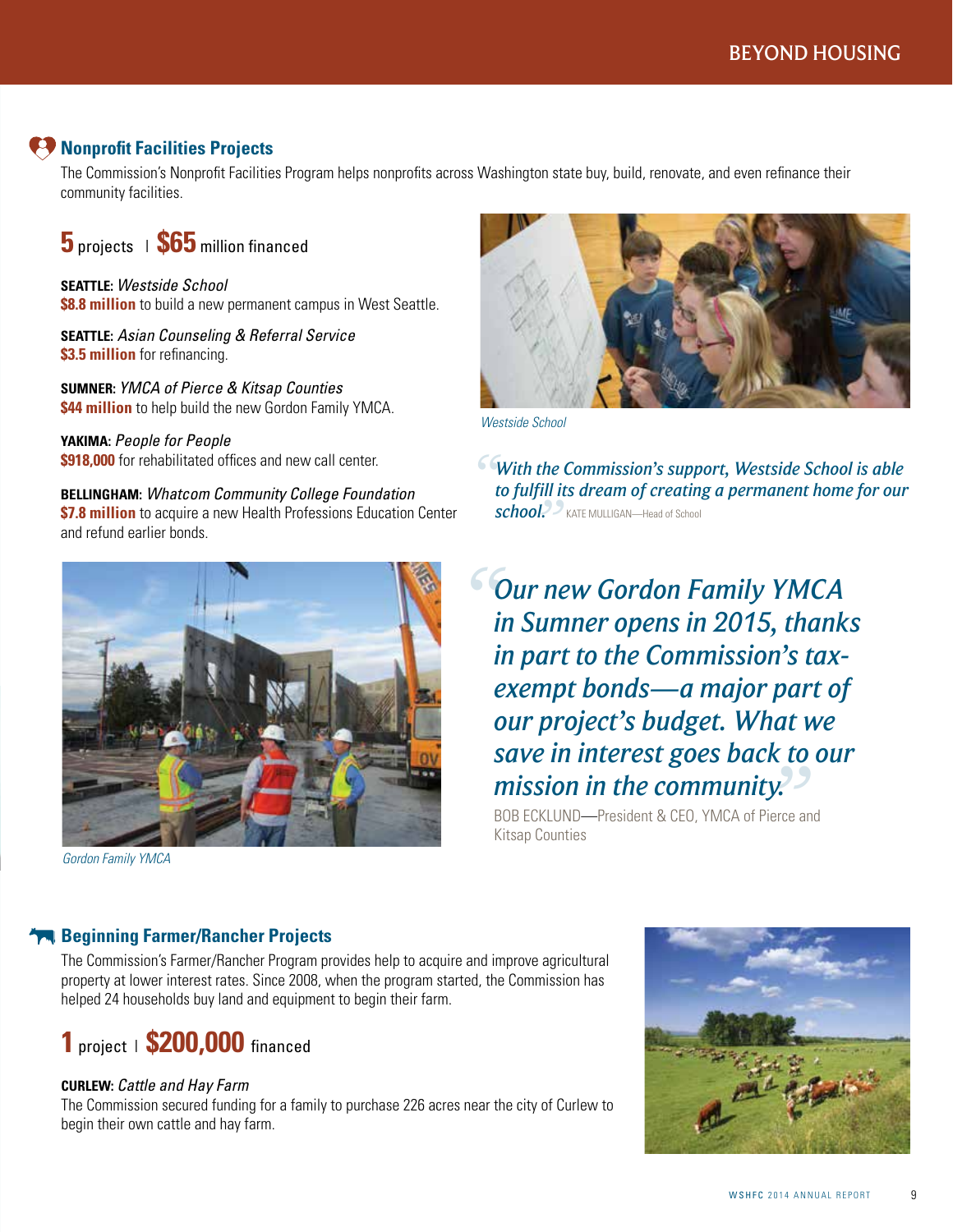### Long-Term Housing Relationships

### **Onsite Inspections and Technical Assistance**

The Commission's Asset Management and Compliance team is dedicated to the long-term success of the housing we finance—maintaining a relationship with each property for 30 to 40 years.

Our staff supports property owners and managers every day with technical assistance, training, and on-site visits.



*WSHFC team inspecting Creston Point Apartments in South Seattle, built with the help of financing from the Commission. Managed by HNN Associates.* 

*" to everyday issues."We feel fortunate to be able to rely upon the Commission's technical and professional expertise. They are innovative and supportive and deliver practical ideas and solutions* 

> AARON STRIGHT—Operations Manager, HNN Associates

### **2014 Highlights**



- 245 property inspections
- Over 600 property owners and managers trained in compliance monitoring and reporting

### **Proud Partner Award: Indigo Real Estate Services, Inc.**



*Indigo Real Estate of Mercer Island was honored by the Commission for outstanding property management during the 2014 annual joint convention of the Affordable Housing Management Association of Washington and the Affordable Rural Housing Council.* 

*s*. *We work with different states and the team at the Washington State Housing Finance Commission is the best in creating a great working environment. We really feel that they are there to help us.*

ANDREI TURCAN— Compliance Director, Indigo Real Estate Services, Inc.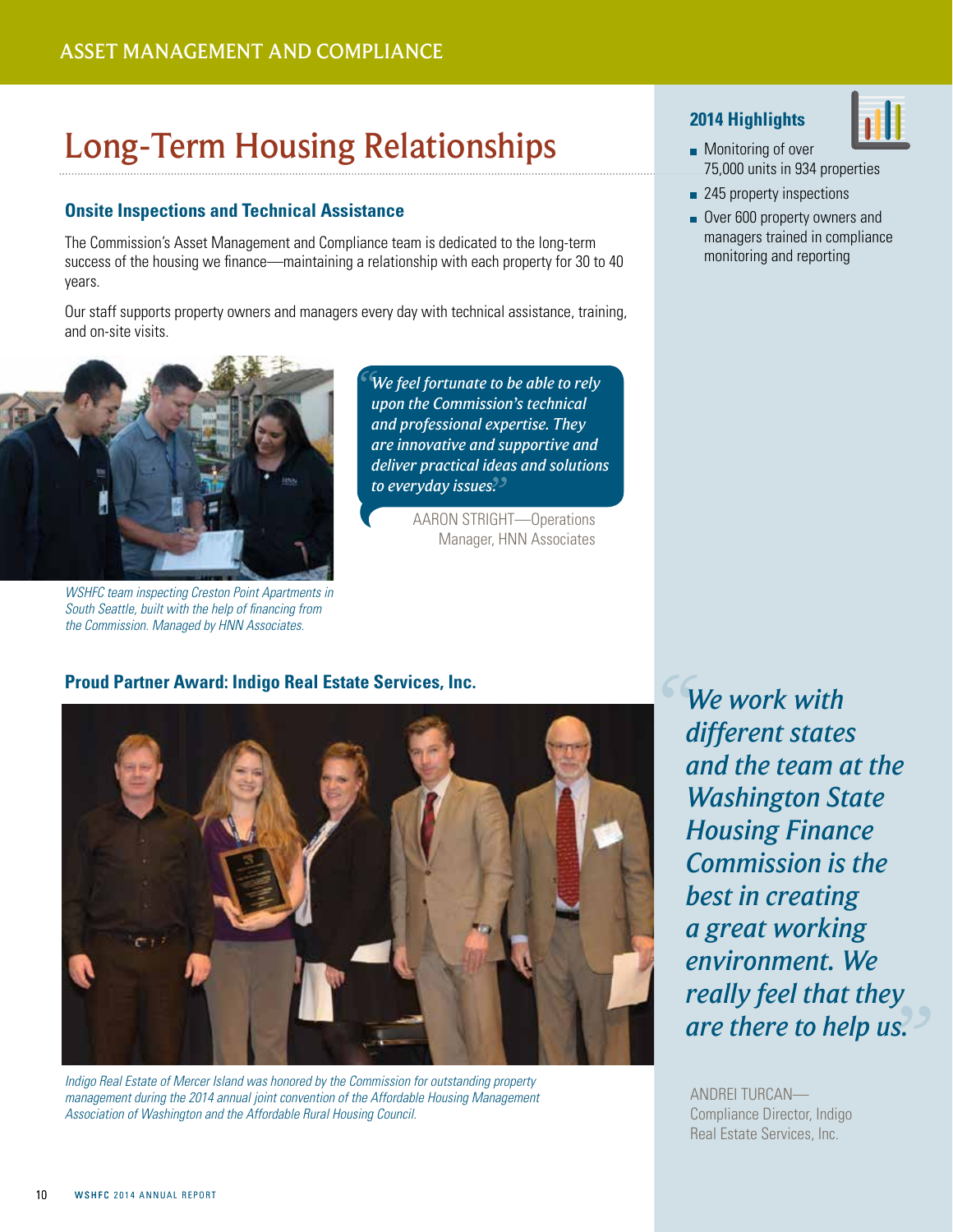### 2014 AWARDS

### **2014 Commissioners**

**Karen Miller** Commission Chair

**James L. McIntire** Washington State Treasurer *Ex Officio*

**Brian Bonlender** Director

*Department of Commerce*

**Dan McConnon** Designee *Department of Commerce*

**Ellen Evans** Commissioner Designee *State Treasurer's Office*

### **Beth Baum**

Commissioner *At-Large*

### **Lloyd Weatherford**

Commissioner *Labor Interests Representative*

### **M. A. Leonard**

Commissioner *Public Member*

**Steven Moss**

Nonprofit and Housing Consumer *Low-Income Persons Representative*

### **Randy Robinson**

Commissioner *Housing Consumer Interests Representative*

### **Gabe Spencer**

Commissioner *Publicly Elected Official Representative*

#### **Pam Tietz**

Commissioner *Public Member*

#### **Mario Villanueva**

Commissioner *Public Member*



*Commissioners and staff accept the Special Achievement Award at the NCSHA national conference in Boston.*

### A Commitment to Innovation

In October 2014, the Commission was honored with a Special Achievement award from the National Council of State Housing Finance Agencies for a partnership that empowers people to join together and buy their manufactured-home communities.

Although these residents of "mobile-home parks" own their homes, they rent the land underneath them. When the land is sold, the rent gets too high, or the landlord fails to maintain common areas, they face the threat of being displaced and losing their investment.

But when they form cooperatives and purchase their communities, homeowners build equity and enjoy the security of a mortgage. Communities become safer and more pleasant because members can invest together in maintenance and enforce their own rules.

Our partnership with ROC USA and ROC Northwest has helped five manufactured-home communities in Washington so far *(see page 5).*



*Director Kim Herman accepts the Harry L. Tomlinson Award.*

### **Commitment to Affordable Rural Housing Recognized**

Our Executive Director Kim Herman's long-term commitment to provide affordable housing in rural areas was recognized in January by the national Council for Affordable and Rural Housing (CARH\*). Receiving the Harry L. Tomlinson Award is an honor for everyone at the Commission. One-third of Washington's residents live in rural areas.

\*CARH is a national nonprofit trade organization with 300 members in the housing profession, representing the needs of the entire rural housing industry.

**The state level.**<br> **COLLEEN FISHER—Executive Director, CARH** *Kim is a supporter of rural housing and understands*<br> *the importance and role that tax credits have played the importance and role that tax credits have played in helping preserve the rural housing portfolio. We appreciate all of his efforts at the state level.*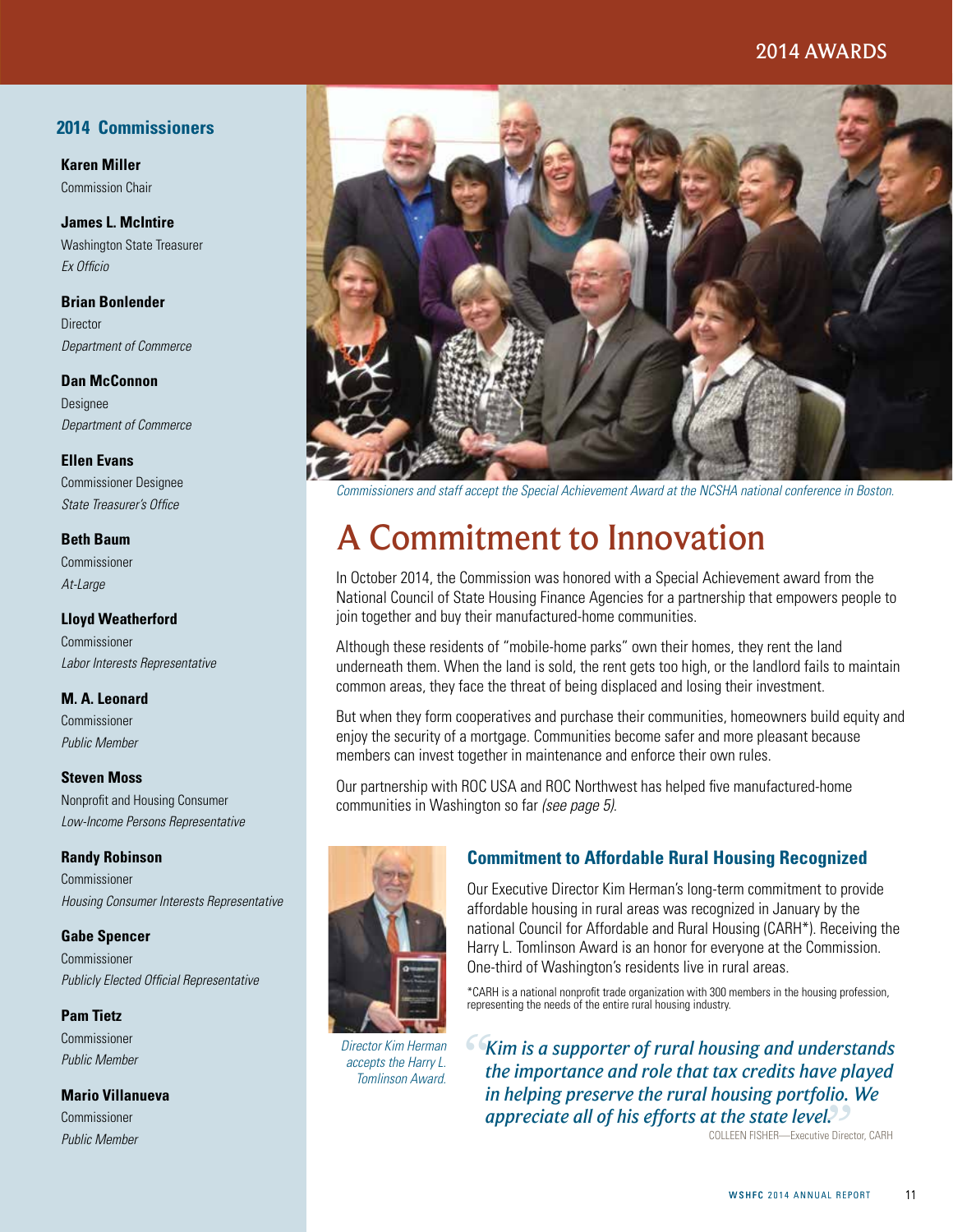For the Year Ended June 30, 2014

## A Year of Growth

While the Great Recession continues to cast a shadow, our core programs have almost returned to normal activity levels—due, in part, to our ability to adapt to new market conditions.

For example, by funding our home-loan program through the taxable mortgage market instead of tax-exempt bonds, we're serving more Washington families than ever before. In 2014, 2,552 households—a record number—purchased homes through the Commission.

At the same time, our multifamily housing and community-building

programs generated \$448 million in capital investment. Although our bond activity is steadily increasing, our outstanding bonds actually decreased by \$81 million because our home-loan program no longer uses this resource.

Thanks to the success of these programs, the Commission was able to transfer \$12 million into our Program Investment Fund in 2014 which we reinvested in our mission by funding downpayment assistance for homebuyers, small capital projects for nonprofits, manufactured-housing preservation, land acquisition for affordable housing, and sustainable energy projects.

### **Financial Highlights**



### **Small Budget. Big Impact.**

The Commission's operating expenses are dwarfed by our investments in Washington state communities.

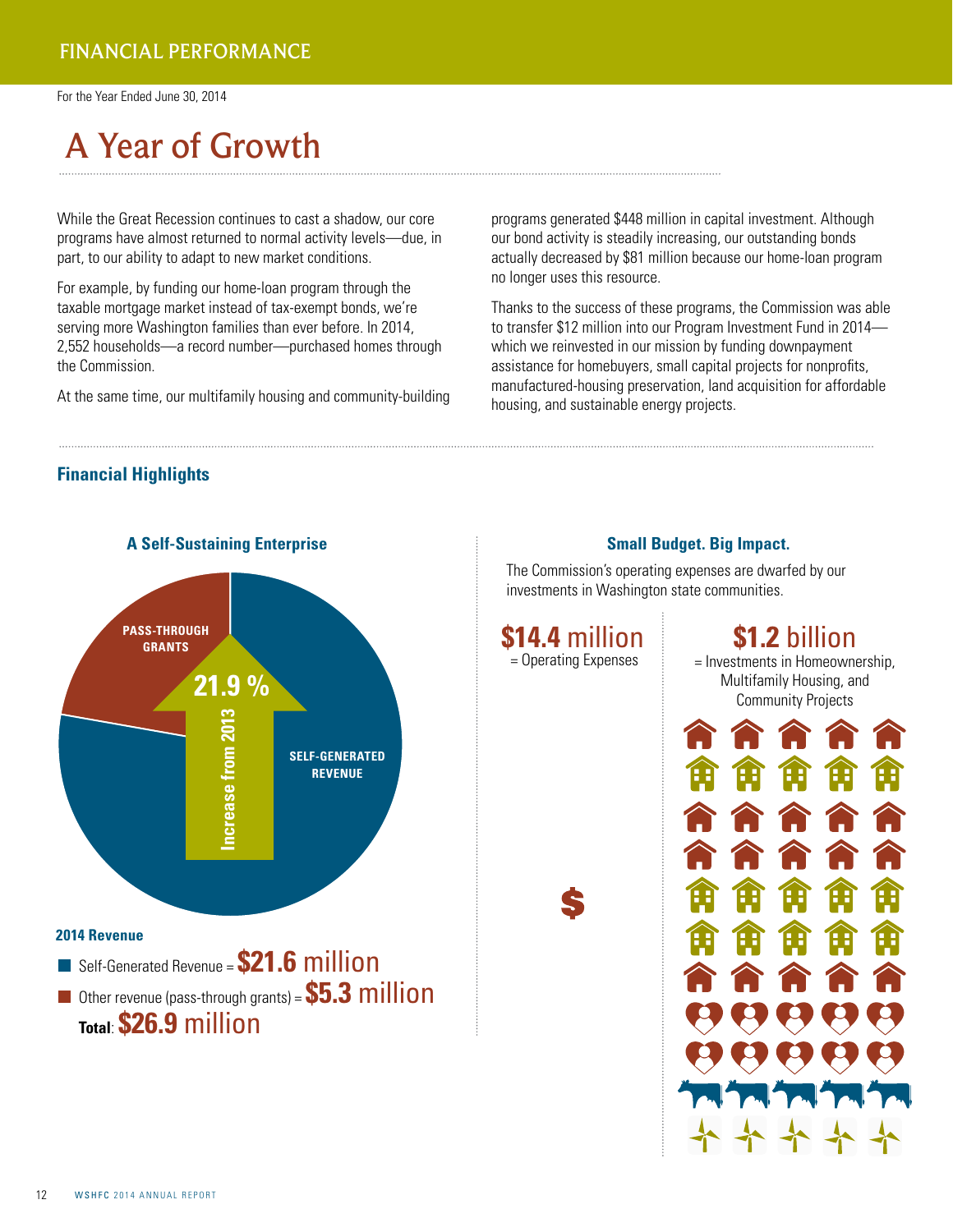|                                                        | 2014     | 2013     | \$ Change  | % Change |
|--------------------------------------------------------|----------|----------|------------|----------|
| <b>Statement of Net Assets</b>                         |          |          |            |          |
| For the years ending June 30, Unaudited (in thousands) |          |          |            |          |
| <b>ASSETS</b>                                          |          |          |            |          |
| Cash and cash equivalents                              | \$20,577 | \$21,358 | \$(781)    | $-3.7%$  |
| Investment securities                                  | 9,646    | 8,667    | 979        | 11.3%    |
| Receivables and prepaids                               | 4,011    | 5,440    | (1,429)    | $-26.3%$ |
| Furniture and fixtures (net of depreciation)           | 109      | 29       | 80         | 275.9%   |
| Total assets                                           | \$34,343 | \$35,494 | \$(1,151)  | $-3.2%$  |
| <b>LIABILITIES</b>                                     |          |          |            |          |
| Accounts payable and other liabilities                 | \$2,237  | \$2,406  | (169)      | $-7.0\%$ |
| Unearned fee income                                    | 13,832   | 15,088   | (1, 256)   | $-8.3%$  |
| <b>Total liabilities</b>                               | \$16,069 | \$17,494 | \$(1, 425) | $-8.1%$  |
| <b>NET ASSETS</b>                                      |          |          |            |          |
| Total net assets                                       | \$18,274 | \$18,000 | 274        | - %      |
| Total liabilities and net assets                       | \$34,343 | \$35,494 | \$(1,151)  | $-3.2%$  |

### **Statement of Activities and Change in Net Assets**

For the years ending June 30, Unaudited (in thousands)

| <b>REVENUES</b>                         |             |          |         |          |
|-----------------------------------------|-------------|----------|---------|----------|
| Fee and other income                    | \$21.018    | \$17,277 | 3.741   | 21.7%    |
| Interest and investment income (net)    | 573         | 24       | 549     | 2.287.5% |
| Grants and other pass-through revenue   | 5,348       | 4,795    | 553     | 11.5%    |
| Total revenues                          | \$26,939    | \$22,096 | \$4,843 | 21.9%    |
| <b>EXPENSES</b>                         |             |          |         |          |
| Salaries, wages, and employee benefits  | s.<br>5.704 | \$5,109  | 595     | 11.6%    |
| Professional fees                       | 1,094       | 994      | 100     | 10.1%    |
| Office and other expense                | 2.277       | 1,824    | 453     | 24.8%    |
| Grants and other pass-through expense   | 5,348       | 4,795    | 553     | 11.5%    |
| Total expenses                          | \$14,423    | \$12.722 | \$1.701 | 13.4%    |
| Allocated to Commission fund            | 1.794       | 968      | 826     | 85.3%    |
| Excess allocated to program investments | 10.722      | \$8,406  | 2.316   | 27.6%    |

Except for certain pass-through grants and loans, all funds received by the Commission are generated by its activities and are not direct appropriations from the state or other sources.

Note: For a complete set of audited financial statements, please visit our website at www.wshfc.org or call 206-464-7139.